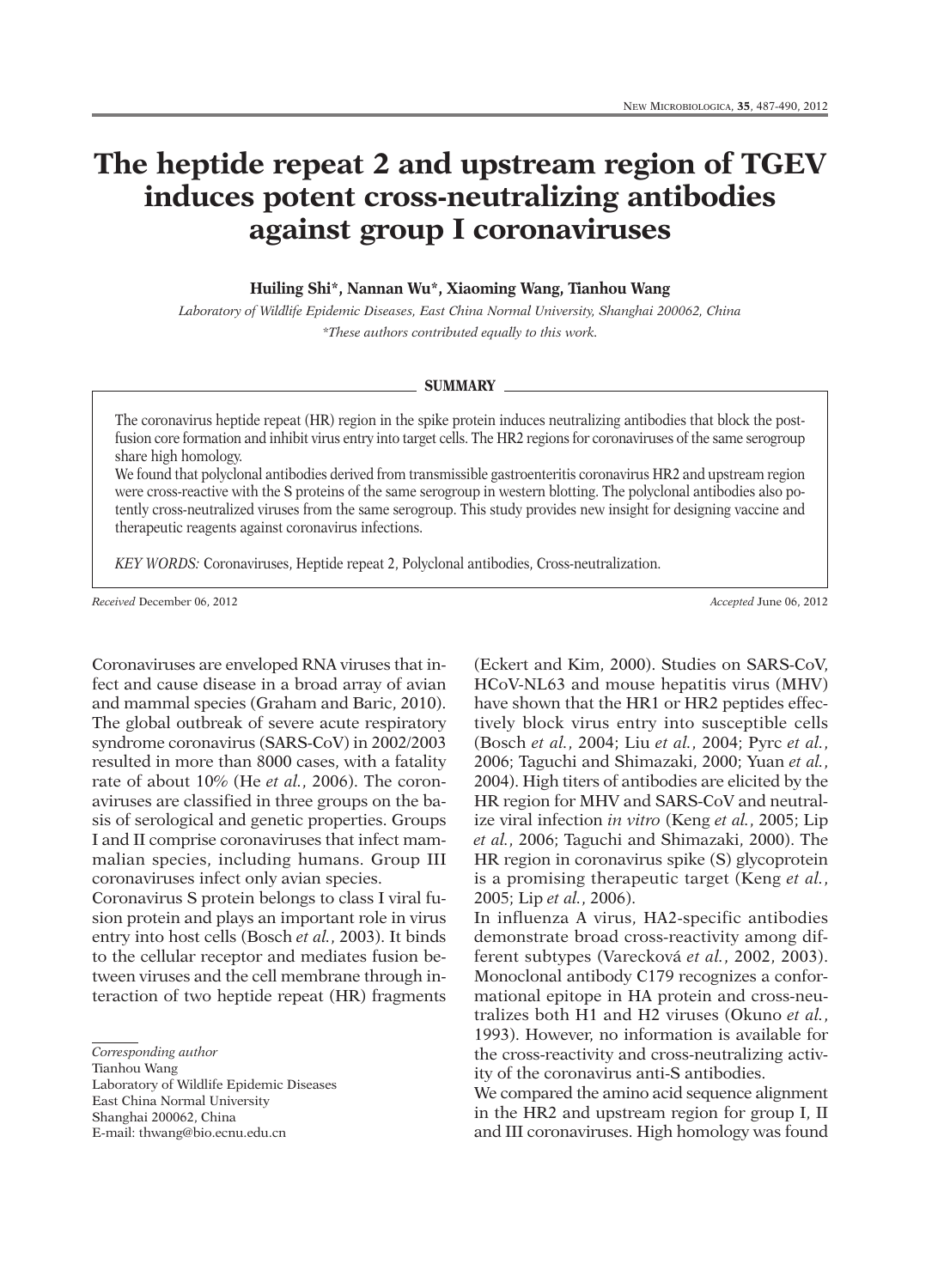

FIGURE 1 - *Epitope homolog, cross-reactivity and cross-neutralizing activity of anti-TGEV-HR2 polyclonal anti*bodies. A, amino acid sequence homolog of TGEV HR2 and upstream region to other coronaviruses belonging to serogroup I, II and III, respectively. The identity with TGEV HR2 and upstream region are indicated. B, detection of coronavirus S proteins from viruses infected or plasmid transfected cell lysates. Lanes 1-5, coronavirus 229E-, NL63-TGEV-, OC43- and BCoV-infected cell lysates; lane 6, SARS protein-S-transfected cells; lane 7, mixture of MRC-5, LLC-MK2, ST, RD and 293T cell lysates. The S proteins detected were ~200 kDa according to the protein markers. The internal control protein β-actin was used for harmonization of cell protein loads. C, inhibition of SARS-CoV pseudoparticles by serially diluted anti-TGEV-HR2 polyclonal antibodies, preimmune sera were used as a control. Error bars *represent standard deviation of triplicate wells in three independent experiments.*

for sequences from the same serogroup (Figure 1A). The group I coronaviruses shared 50–76% identity with transmissible gastroenteritis coronavirus (TGEV) HR2 sequence. Therefore, we cloned the HR2 and upstream region of TGEV, as indicated in Figure 1, and purified the *Escherichia*-*coli*-expressed recombinant protein for immunization of Balb/c mice. After five injections with Freund's adjuvant at 15-day intervals, the average antibody titer in the serum reached 1:20 000 in ELISA against the purified HR2 fragment. These antibodies were used in the following experiments.

To investigate whether these anti-TGEV-HR2 antibodies were cross-reactive with other S proteins of the same or different serogroups, we performed western blotting on cells infected with group I coronaviruses 229E, NL63 or TGEV, group II coronaviruses bovine coronavirus (BCoV) or OC43, or transfected with plasmid coding for Flag-tagged S protein of SARS-CoV. The infection dose was MOI 50 for each virus. Cells

were collected until an obvious cytopathic effect appeared. Expression of SARS S protein was confirmed by anti-Flag antibodies (data not shown). Anti-TGEV-HR2 antibodies steadily detected a band of ~200 kDa in all cell lysates infected by group I coronaviruses 229E, NL63 and TGEV, which corresponded to the glycosylated full length S protein. This specific band was not detected in cells infected by group II coronaviruses BCoV or OC43 or cells transfected by SARS S protein. By contrast, this band was not detected in control cell lysates. Like influenza virus HA2 antibodies, antibodies against coronavirus HR2 region were cross-reactive with the S protein of other coronaviruses in the same serogroup (Figure 1B).

We further investigated whether the anti-TGEV-HR2 antibodies neutralized TGEV and other coronaviruses from the same or different serogroups. The neutralization assay was performed by standard  $TCID_{50}$  assay. Antibodies were preincubated with  $50$  TCID<sub>50</sub> viruses before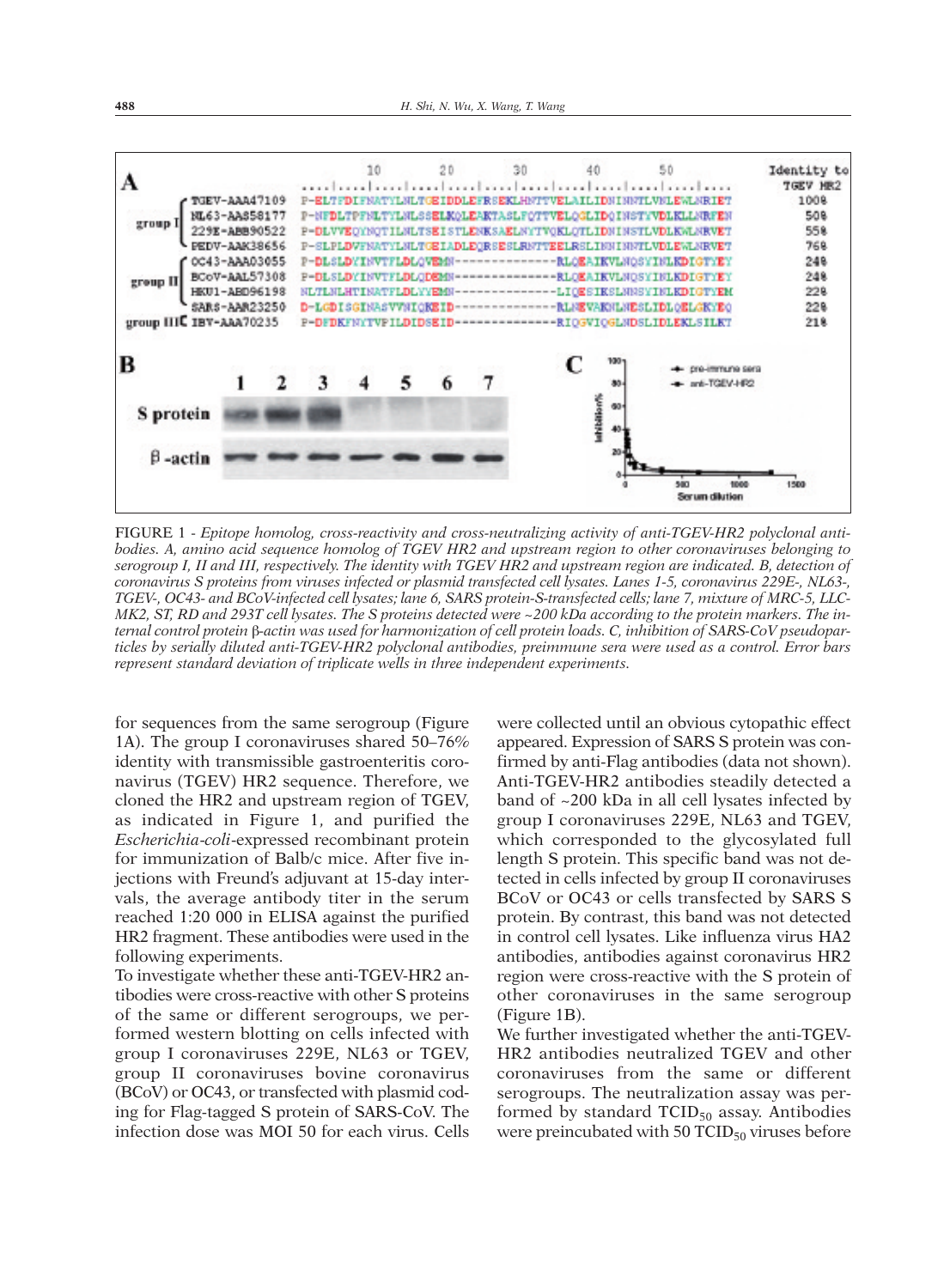| TABLE 1 - ND50 values of anti-TGEV-HR2           |
|--------------------------------------------------|
| antibodies against group I coronaviruses TGEV,   |
| NL63 or 229E, and group II coronaviruses BCoV or |
| OC43. Preimmune sera were used as a control.     |

| $ND_{50}$                                           |  | TGEV NL63 229E BCoV OC43 |  |
|-----------------------------------------------------|--|--------------------------|--|
| anti-TGEV-HR2 $1:640$ $1:320$ $1:320$ $1:10$ $1:10$ |  |                          |  |
| Pre-immune sera <1:10 <1:10 <1:10 <1:10 <1:10 <1:10 |  |                          |  |

infection of cells in a 96-well-plate. The cytopathic effect was observed 3 days later for TGEV and 229E, 5 days later for BCoV and OC43, and 7 days later for NL63. The inhibition titer was calculated by Reed-Muench method (Reed and Muench, 1938). As shown in Table 1, the anti-TGEV-HR2 antibodies potently neutralized TGEV infection in ST cells at an  $ND_{50}$  titer of 1/640, which is similar to neutralization of SARS-CoV by anti-SARS-HR2 antibodies (Keng *et al.*, 2005). We also found that the anti-TGEV-HR2 antibodies potently neutralized other two group I coronaviruses 229E and NL63 at  $ND_{50}$  titers of 1/320. However, no apparent neutralization effect was observed against OC43 and BCoV. As controls, no neutralization effect was observed for preimmune sera against each virus. Inhibition of SARS-CoV pseudoparticles was also determined by measuring the luciferase reporter activities (Yang *et al.*, 2004). Compared to preimmune sera, no obvious inhibition effect was observed for anti-TGEV-HR2 antibodies against SARS pseudovirus entry into Vero E6 cells.

In summary, our study demonstrated that the anti-TGEV-HR2 antibodies cross-reacted and cross-neutralized other group I coronaviruses. The cross-reactivity profile in western blotting corresponded to the cross-neutralization profile, suggesting that linear epitopes in HR2 and its upstream region may be involved in the fusion process. Monoclonal antibodies that cross-neutralize viruses of the same serogroup will be identified in future studies. The coronavirus HR2 region is moderately immunogenic, and the immunogenicity should be optimized when using the HR2 fragment as an immunogen. These results may provide important information for designing vaccine and therapeutic reagents against existing and new emerging coronavirus infections.

## **REFERENCES**

- BOSCH B.J., MARTINA B.E., VAN DER ZEE R., LEPAULT J., HAIJEMA B.J., VERSLUIS C., HECK A.J., DE GROOT R., OSTERHAUS A.D.M.E., ROTTIER P.J.M. (2004). Severe acute respiratory syndrome coronavirus (SARS-CoV) infection inhibition using spike protein heptad repeat-derived peptides. *Proc. Natl. Acad. Sci. USA.* **101**, 8455-8460.
- BOSCH B.J., VAN DER ZEE R., DE HAAN C.A.M., ROTTIER P.J.M. (2003). The coronavirus spike protein is a class I virus fusion protein: structural and functional characterization of the fusion core complex. *J. Virol.* 77, 8801-8811.
- ECKERT D.M., KIM P.S. (2000). Mechanisms of viral membrane fusion and its inhibition. *Annu. Rev. Biochem.* **70**, 777-810.
- GRAHAM R.L., BARIC R.S. (2010). Recombination, reservoirs, and the modular spike: mechanisms of coronavirus cross-species transmission. *J. Virol.* **84**: 3134-3146.
- HE Y., LI J., HECK S., LUSTIGMAN S., JIANG S. (2006). Antigenic and immunogenic characterization of recombinant baculovirus-expressed severe acute respiratory syndrome coronavirus spike protein: implication for vaccine design. *J. Virol.* **80**, 5757-5767.
- KENG C.T., ZHANG A., SHEN S., LIP K.M., FIELDING B.C., TAN T.H., CHOU C.F., LOH C.B., WANG S., FU J., YANG X., LIM S.G., HONG W., TAN Y.J. (2005). Amino acids 1055 to 1192 in the S2 region of severe acute respiratory syndrome coronavirus S protein induce neutralizing antibodies: implications for the development of vaccines and antiviral agents. *J. Virol.* **79**, 3289-3296.
- LIP K., SHEN S., YANG X., KENG C.T., ZHANG A., JANICE H., LI Z., HWANG L., CHOU C., FIELDING B., TAN T., MAYRHOFER J., FALKNER F., FU J., LIM S.G., HONG W., TAN Y. (2006). Monoclonal antibodies targeting the HR2 domain and the region immediately upstream of the HR2 of the S protein neutralize in vitro infection of severe acute respiratory syndrome coronavirus. *J. Virol.* **80**, 941-950.
- LIU S., XIAO G., CHEN Y., HE Y., NIU J., ESCALANTE C.R., XIONG H., FARMAR J., DEBNATH A.K., TIEN P., JIANG S. (2004). Interaction between heptad repeat 1 and 2 regions in spike protein of SARS-associated coronavirus: implications for virus fusogenic mechanism and identification of fusion inhibitors. *Lancet.* **363**, 938-947.
- OKUNO Y., ISEGAWA Y., SASAO F., UEDA S. (1993). A Common neutralizing epitope conserved between the hemagglutinins of influenza A virus Hi and H2 strains. *J. Virol.* **67**, 2552-2558.
- PYRC K., JAN BOSCH B., BERKHOUT B., JEBBINK M.F., DIJKMAN R., ROTTIER P., VAN DER HOEK L. (2006). Inhibition of human coronavirus NL63 infection at early stages of the replication cycle. *Antimicrob. Agents Ch.* **50**, 2000-2008.